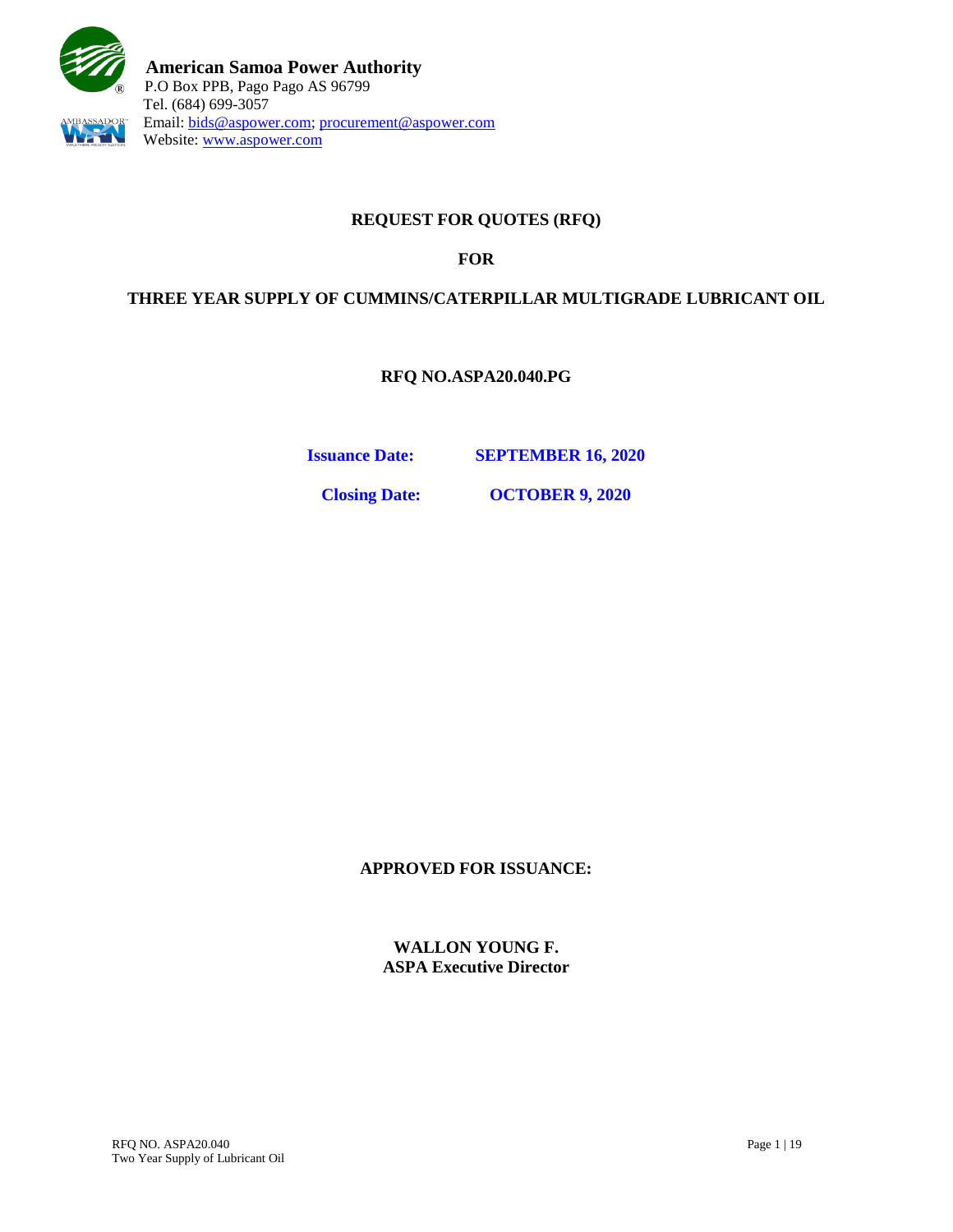#### **NOTICE TO OFFERORS**

| <b>ISSUANCE DATE:</b>     | <b>September 16, 2020</b>                                                        |
|---------------------------|----------------------------------------------------------------------------------|
| RFO NO.                   | <b>ASPA20.040.PG</b>                                                             |
| <b>PROJECT NAME:</b>      | Three (3) Year Supply of Cummins/Caterpillar Multi-grade<br><b>Lubricant Oil</b> |
| <b>CLOSING DATE/TIME:</b> | October 9, 2020 at 2:00 pm American Samoa Time                                   |

The American Samoa Power Authority (ASPA) invites qualified offerors to submit Quotes for warehouse building materials.

Scope of Purchase: The complete description of required deliverables is listed in the attached Scope of Purchase Quotation Form

#### Documents:

This Quotation may be viewed online on ASPA Website [www.aspower.com.](http://www.aspower.com/) Offerors may also pick up a complete package at:

ASPA Procurement Office Utu Abe Malae Operations Center Tafuna, American Samoa 96799

For more information about this RFQ, you may contact ASPA:

Renee Leotele Togafau Mata'utia Tel. (684) 699-3057 [renee@aspower.com](mailto:renee@aspower.com)

The American Samoa Power Authority reserves the right to:

- 1. Reject all Quotations and reissue a new or amended RFQ;
- 2. Request additional information from any Offeror submitting a Quotation;
- 3. Negotiate a Contract with the firm selected for award; and
- 4. Waive any non-material violations of rules set up in this RFQ at its sole discretion.

Approved for Issuance: WALLON YOUNG F., Executive Director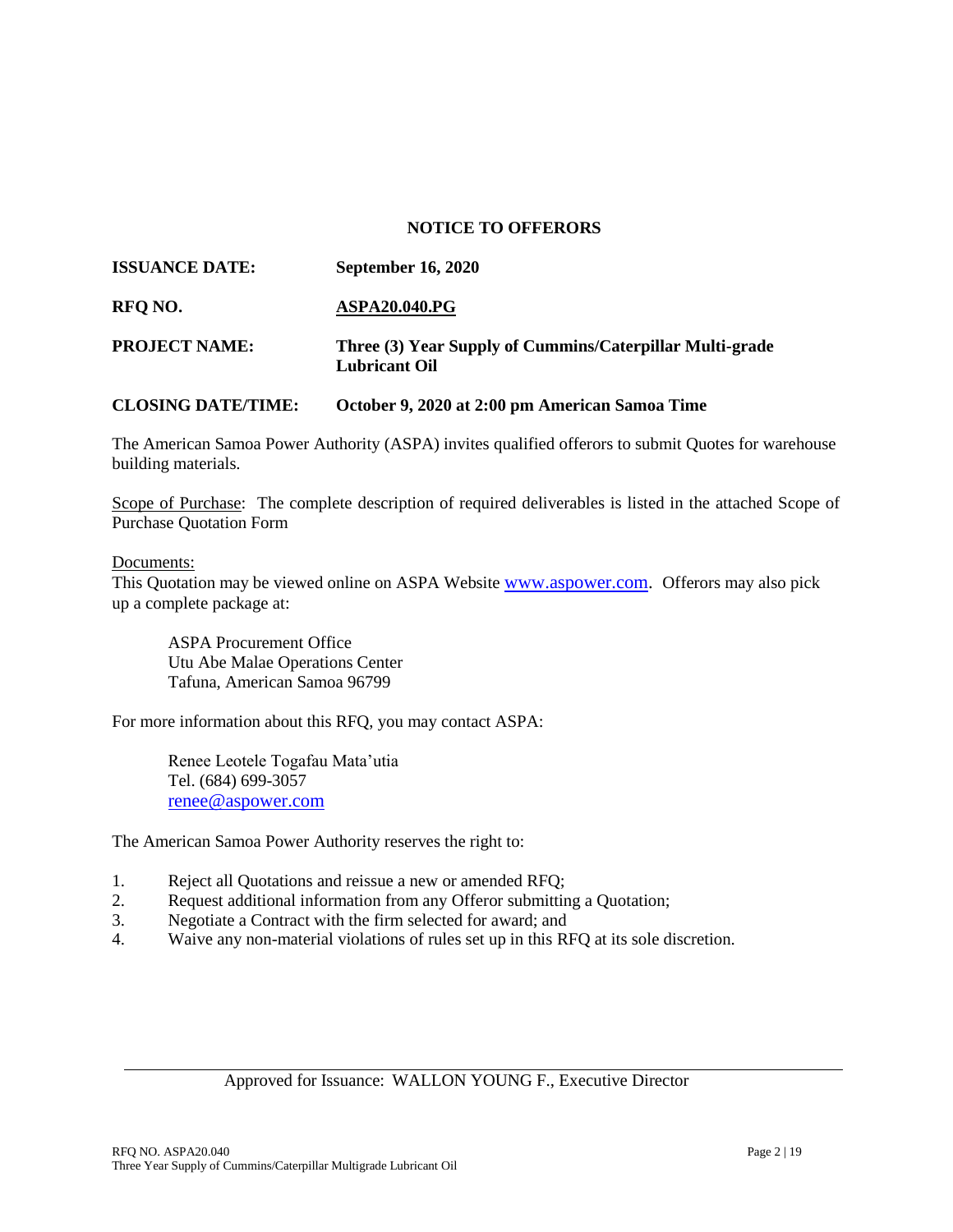

# **QUOTE SOLICITATION**

|                                                                             | AMERICAN SAMOA POWER AUTHORITY:<br><b>Procurement Office</b><br><b>P.O. BOX PPB</b><br>PAGO PAGO, AS 96799<br>(684) 699-3057                                     |
|-----------------------------------------------------------------------------|------------------------------------------------------------------------------------------------------------------------------------------------------------------|
| <b>ISSUANCE DATE:</b><br>RFQ NO.<br><b>PROJECT NAME:</b><br><b>CLOSING:</b> | <b>September 16, 2020</b><br><b>ASPA20.040.PG</b><br>Three (3) Year Supply of Cummins/Caterpillar Multigrade Lubricant<br>Oil<br><b>October 9 2020 at 2:00PM</b> |

**1)** This Request for Quote shall require an original and one PDF electronic copy to be submitted in a box, or other enclosure. All submittals must be received at ASPA Procurement Office no later than **2:00 p.m. on September 25, 2020**. The envelope or box must be labeled:

> **ASPA Procurement Office Attn: Renee Leotele Togafau Mata'utia P.O. Box PPB, Pago Pago, AS 96799. RFQ NO.ASPA20.040.PG**

### **PROJECT NAME: Three (3) Year Supply of Cummins/Caterpillar Multigrade Lubricant Oil**

Quotations must be in the actual possession of the Procurement Office at the location indicated, on or prior to the exact date and time indicated above. Final proposal, if sent electronically, must be sent to [renee@aspower.com,](mailto:renee@aspower.com) subject line: "RFQ No. ASPA20.040.PG Three Year Supply of Cummins/Caterpillar Multigrade Lubricant Oil." Five (5) hard copies are required for all proposals exceeding twenty-five (25) pages.

A copy of this solicitation and any addenda may be obtained from our Internet Website at: [http://www.aspower.com](http://www.aspower.com/) by selecting the Procurement link and the associated solicitation number.

#### **Late submittals will not be opened or considered and will be determined as non-responsive.**

Any and all inquiries pertaining to the RFQ shall be sent or emailed to the Procurement Manager at [bids@aspower.com](mailto:bids@aspower.com) by **September 25, 2020 at 2:00 pm, local time.**

\*\*\*An Addendum will be issued to address all inquiries soon after.

The prevailing clock shall be ASPA Procurement clock. All Offerors shall provide sufficient written and verifiable information that responds to the requirements set forth herein, the Contract Documents, and in the Scope of Work OR Material Specifications.

**2)** Offerors may submit their Quotations through the following mean:

Electronic File Transfer – The Offeror may submit the Quotation using the electronic mail facility. This will enable the Offerors to upload Quotation file by email attachment. The Quotations must be uploaded before 2:00 PM on October 9, 2020, American Samoa Time.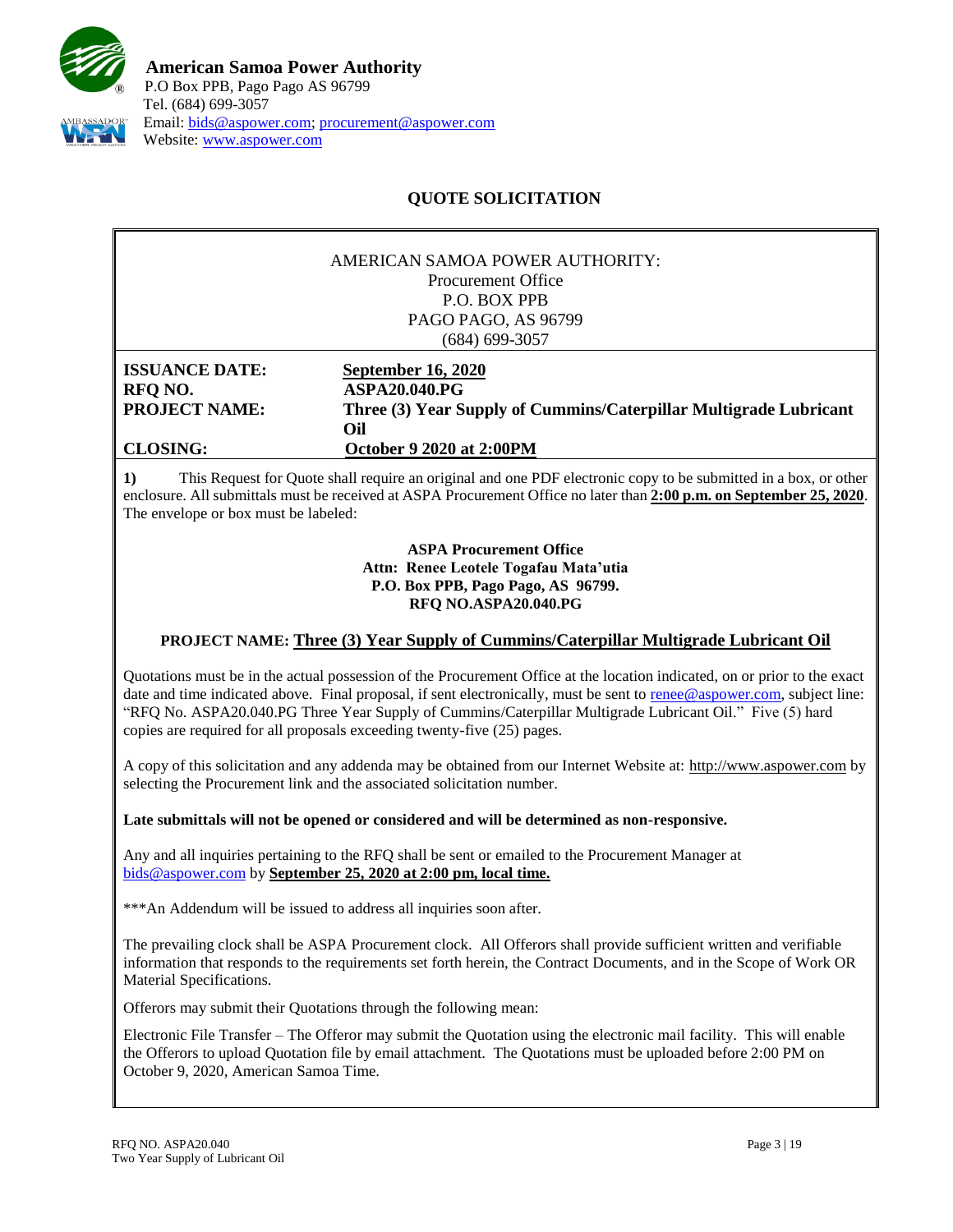NOTICE TO OFFERORS:

This Quotation is subject to the attached General Terms and Conditions of the Request for Quotes for:

#### RFQ NO.ASPA20.040.PG Three (3) Year Supply of Cummins/Caterpillar Multigrade Lubricant Oil

The undersigned offers and agrees to furnish within the time specified, the articles and services at the price stated opposite the respective terms listed on the schedule provided, unless otherwise specified by an Offeror. In consideration of the expense of the American Samoa Power Authority in opening, tabulating, and evaluating this and other Quotations, and other considerations such as the schedule, the undersigned agrees that this Quotation shall remain firm and irrevocable for One Hundred Twenty Day (120) calendar days from the listed Quotation opening date or until a construction services agreement may be jointly enacted between ASPA and the undersigned party.

It is the responsibility of each Offeror before submitting a Quotation to (a) examine the documents contained in the Quotation package thoroughly; (b) visit the site or to otherwise become familiar with local conditions that may in any manner affect cost, progress, or performance of the work; (c) become familiar with federal, territorial, and local laws and ordinances, rules and regulations that may in any manner affect cost, progress, or performance of the work; (d) study and carefully correlate Offeror's observations with the Quotation package documents; and (d) notify ASPA of all conflicts, errors, or discrepancies in the Quotation package documents.

Soliciting or accepting any gift, gratuity, favor, entertainment, kickback or any items of monetary value from any person who has or is seeking to do business with ASPA is prohibited. Any vendor knowing of this type of activity is encouraged to report in confidence to ASPA's legal department so the matter can be dealt with.

SIGNED: DATE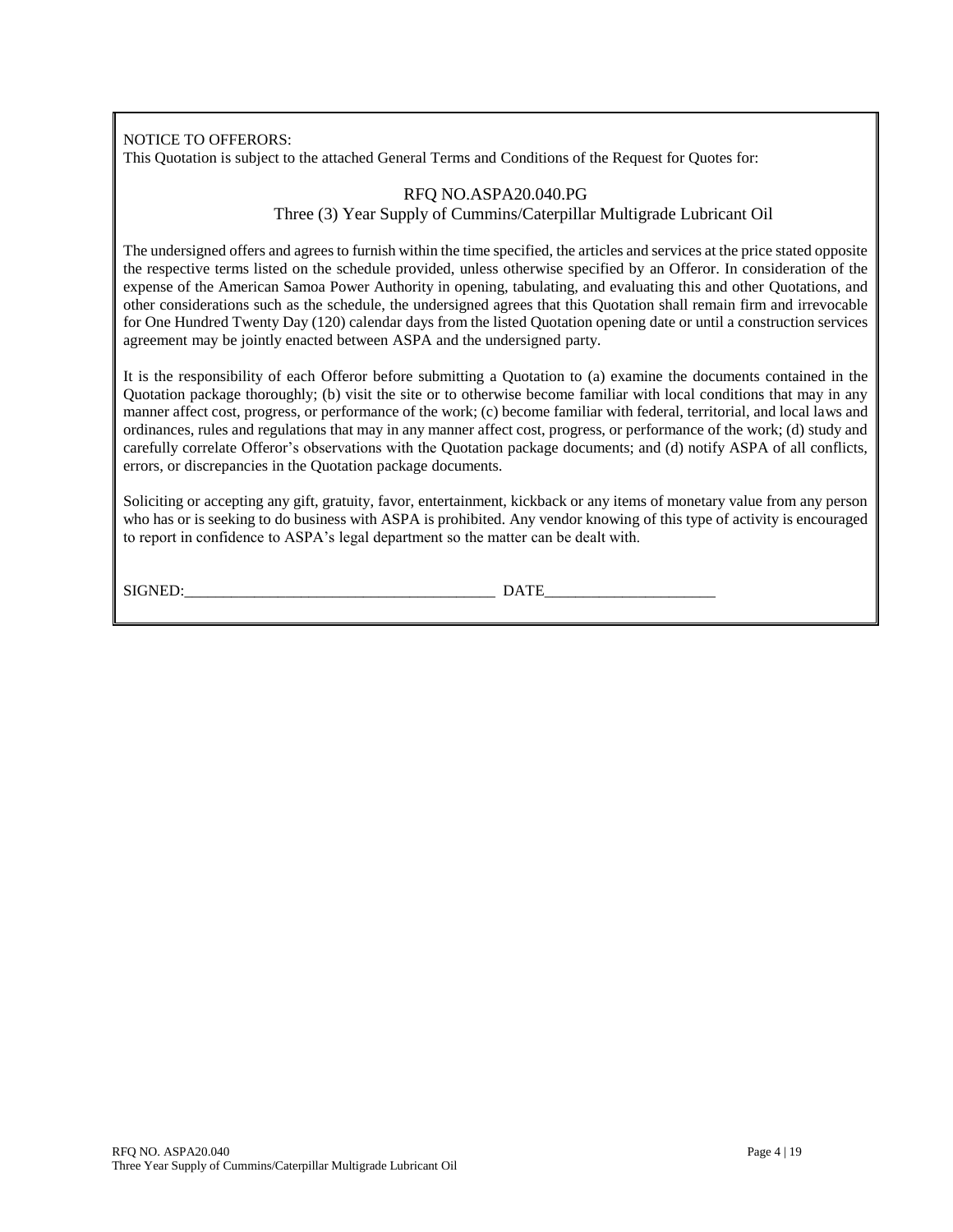

## **SPECIAL NOTICE TO PROSPECTIVE OFFERORS**

Offerors are reminded to read the Sealed Quotation Solicitation Instructions and General Terms and Conditions attached to a Quotation Invitation to ascertain that all of the following requirements (see check boxes) of the Quotation are submitted in the Quotation envelope at the date and time for Quotation opening.

| <b>QUOTATION FORMS</b>                                 |
|--------------------------------------------------------|
| Attachment A: Scope of Supply                          |
| Attachment B: Offeror's Transmittal Form               |
| Attachment C: Offeror's Qualifications Sheet           |
| Attachment D: Disclosure Statements                    |
| Attachment E: Non-Collusion Affidavit of Prime Offeror |
|                                                        |

[x] 2. BUSINESS LICENSE

Offerors must submit current business AND current contractor's license as stated below (see General Terms and Condition for more information).

# [x] 3. QUOTATION

The Quotation must include all of the following to be deemed responsive:

- a. The Offeror's quote price for the supply and delivery of all materials listed in the Offeror's Transmittal form
- b. All items as listed above in #1 from Attachments A to E.

This Notice must be signed and returned in the Quotation envelope. Failure to comply with requirements will mean disqualification and rejection of the Quotation.

I, \_\_\_\_\_\_\_\_\_\_\_\_\_\_\_\_\_\_\_\_\_\_\_\_\_\_\_\_, authorized representative of \_\_\_\_\_\_\_\_\_\_\_\_\_\_\_\_\_\_ acknowledge receipt of this special reminder to prospective Offerors together with Quotation Invitation #: RFQ NO.ASPA20.040.PG Three Year Supply of Cummins/Caterpillar Multigrade Lubricant Oil, this date of \_\_\_\_\_\_\_\_\_\_\_\_\_\_\_\_\_\_\_\_\_\_\_\_, 2020.

Offeror's Representative's Signature

\_\_\_\_\_\_\_\_\_\_\_\_\_\_\_\_\_\_\_\_\_\_\_\_\_\_\_\_\_\_\_\_\_\_\_\_\_\_\_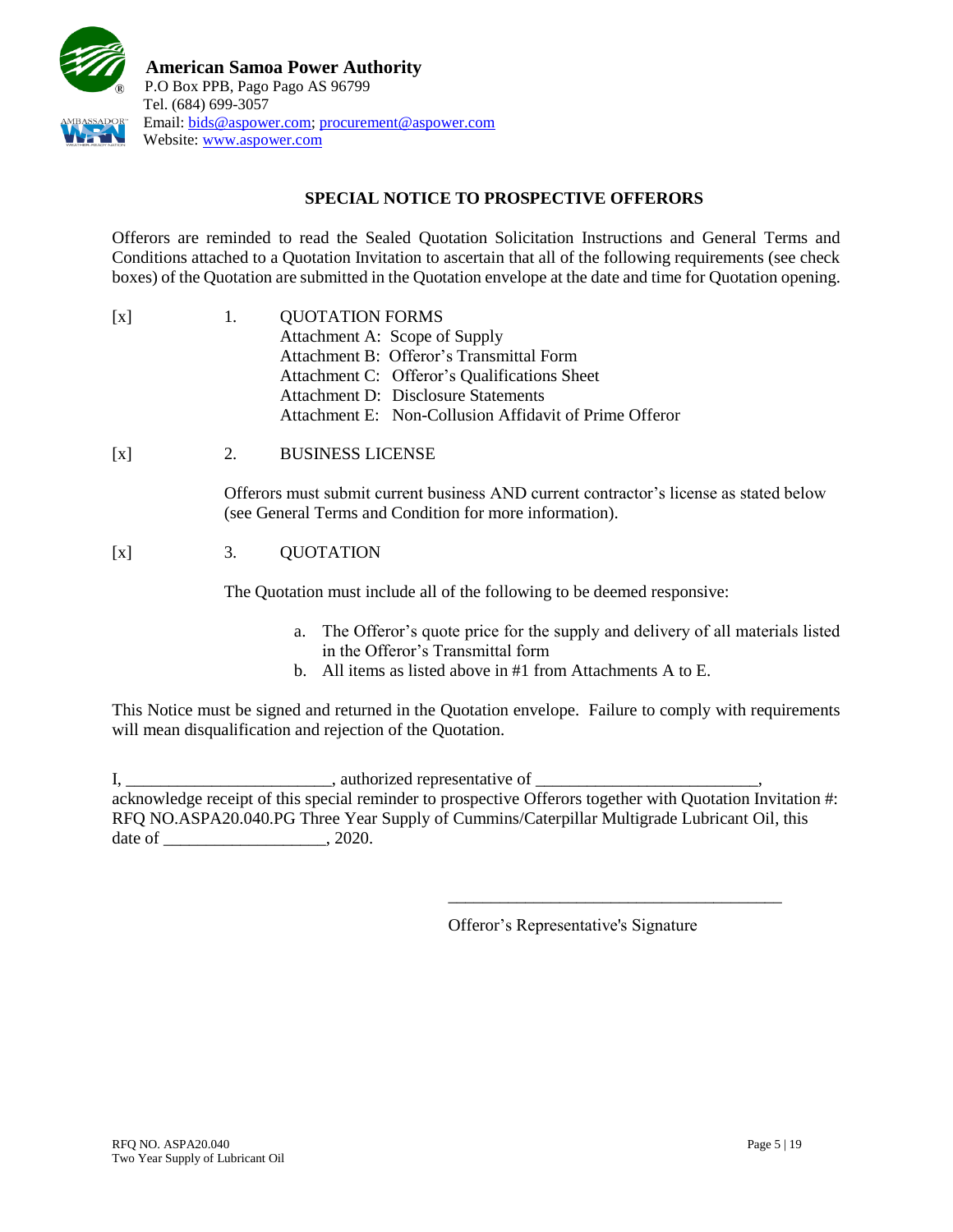# **TERMS AND CONDITIONS OF THE REQUEST FOR QUOTATIONS**

## (SUPPLY CONTRACT)

## **1. QUOTATION PREPARATION INSTRUCTION**

The quote must contain two (2) parts. Offerors shall prepare their Quotes in detail accordingly.

- 1. Quote Price. Offerors must set forth the rate for each item as stated on the Bid Form.
- 2. Warranty Description. Include any extended warranties.

## **2. SCOPE OF WORK**

These specifications are intended to describe the *minimum* requirements for the Pre-Engineered Warehouse Building and Other Materials.

Products must include a separate written description of the manufacturer's warranty with explicit instruction as to how warranty repairs/returns will be handled. Additional supplier/distributor warranties shall be accepted and considered in the awarding of points.

The complete description of required deliverables is listed in Attachment B.

## **3. PRE-BID QUESTIONS/CLARIFICATIONS**

Any pre-bid Questions/Clarifications shall be submitted to [bids@aspower.com](mailto:bids@aspower.com)  $\&$ [procurement@aspower.com](mailto:procurement@aspower.com) or hard copy, delivered to the ASPA Procurement Office no later than **2:00PM on September 25, 2020**. ASPA shall issue addenda to address any questions and/or clarifications as necessary.

### **4. QUALIFICATION OF OFFERORS**

ASPA may make such investigations as it deems necessary to determine the ability of the Offeror to perform the work, and/or supply materials, and the offeror shall furnish such information and data for this purpose as ASPA may request, or the Offeror will be deemed non-responsive. The Offeror shall submit at least that information required by the section entitled "Offeror's Qualification Sheet" or Attachment C.

### **5. MULTIPLE QUOTES: COLLUSION**

If any one party submits more than one quote or a quote in the name of its clerk, partner or other persons, all quotes submitted by said party may be rejected by ASPA. This shall not prevent an Offeror from submitting alternate quotes when called for. A party who proposed prices on materials is not thereby disqualified from quoting prices to other offerors or from submitting a quote directly to ASPA. If ASPA believes that collusion exists among any offeror, none of the participants in such collusion shall be considered. Quotes in which the contract prices are unbalanced or unrealistic may be rejected at ASPA's sole discretion.

## **6. OFFEROR'S UNDERSTANDING**

Each Offeror must understand and acknowledge the conditions relating to the execution of the work and it is assumed that it will make itself thoroughly familiar with all of the Contract Documents prior to execution of the written contract. Offeror shall comply with federal and territorial statutes and ordinances relative to the executing of the work. This requirement includes, but is not limited to, applicable regulations concerning protection of public and employee safety and health, environmental protection. historic preservation, the protection of natural resources, fire protection, burning and non-burning requirements, permits, fees, and similar subjects.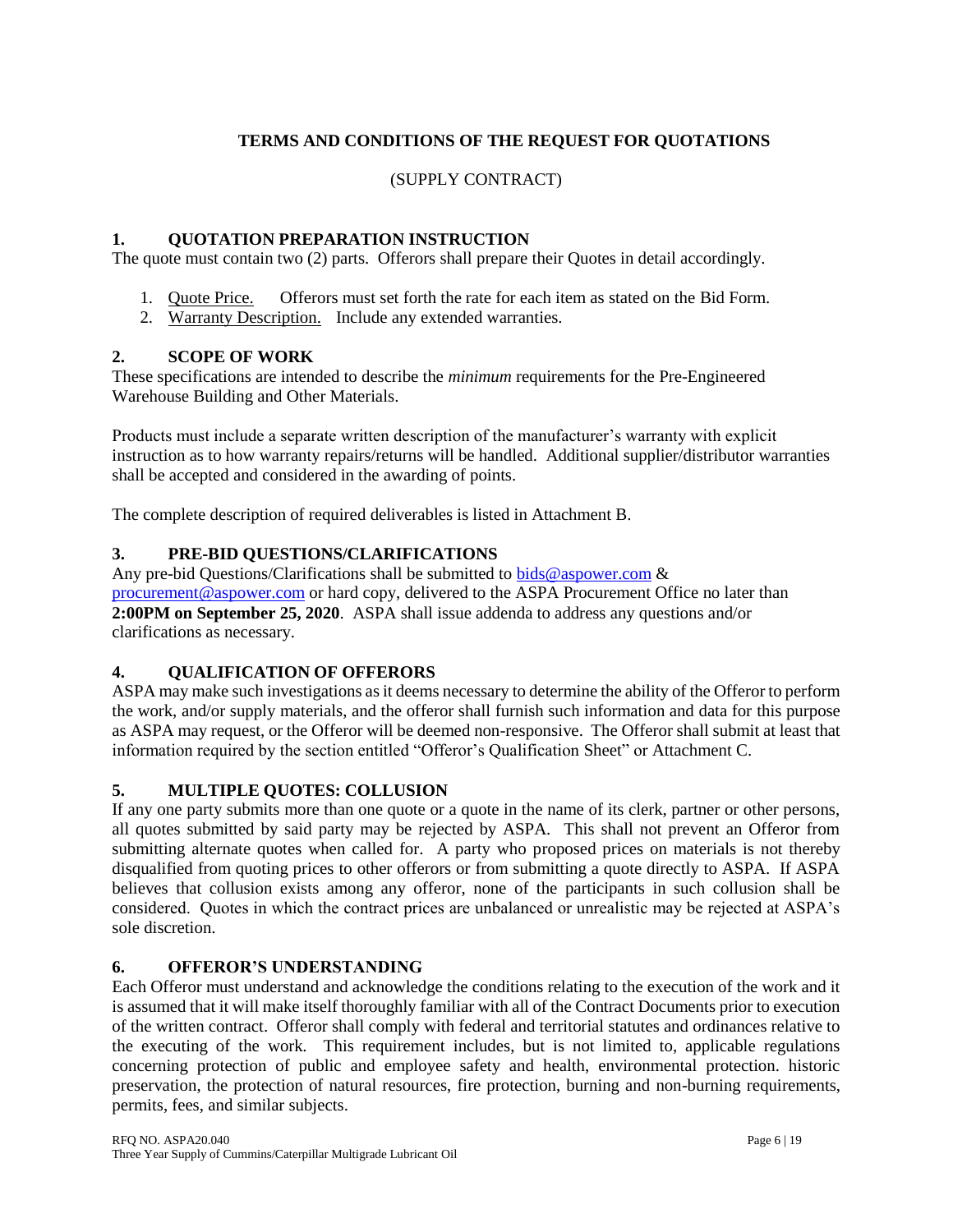## **7. SUBMISSION OF QUOTES**

All blank spaces in the quote form must be completed in ink. Offerors are required to submit quotes using the attached Bid Form(s). Prices quoted shall be in United States currency in both words and figures where required. No changes shall be made in the phraseology of the forms. Written amounts shall govern in cases of discrepancy between the amounts stated in writing and the amounts stated in figures. In case of discrepancy between unit prices and totals, unit prices will prevail. Any quote shall be deemed informal which contains omissions, erasure, alterations or additions of any kind, or prices uncalled for, or in which any of the prices are obviously unbalanced, or which in any manner shall fail to conform to the conditions of the Notice to Offerors. The Offeror shall sign the quote in the space provided. If the Offeror is a corporation, the legal name of the corporation shall be set for the above, together with the signature of the officer or offices authorized to sign Contracts on behalf of the corporation. The typewritten name shall be inserted with each signature of the partner or partners authorized to sign Contracts on behalf o the partnership. If signature is by an agent, other than an officer of a corporation or a member of a partnership, a notarized power-of-attorney must be on file with ASPA prior to the opening of Quotes, or submitted with the quote, otherwise the quote will be regarded as not properly authorized.

## **8. ATTACHMENTS**

Attachment A: Scope of Supply Attachment B: Offeror's Transmittal Form Attachment C: Offeror's Qualifications Sheet Attachment D: Disclosure Statements Attachment E: Non-Collusion Affidavit of Prime Offeror

## **9. REJECTION OF QUOTES**

ASPA may, after opening but prior to award and within the time specified for acceptance, reject any or all quotes, or the quote for any one or more commodities or contracted services included in the proposed contract, when the public interest will be served thereby.

## **10. AMERICAN SAMOA LICENSES, PERMITS, TAXES & IMPORT DUTIES**

The successful Offeror(s) shall be cognizant of and comply with all American Sāmoa Government (ASG) laws and ordinances pertaining to licenses, permits, tax structure and import duties.

### **11. SUCCESSFUL OFFEROR(S) LICENSE**

Offerors from off-island shall be licensed in accordance with the provisions of its state and country and shall be skilled and regularly engaged in the general type and size of work called for under this RFQ. All offerors shall have an American Sāmoa Business license prior to execution of contract.

### **12. WITHDRAWAL OF QUOTE**

Any quote may be withdrawn prior to the scheduled time for the opening of quotes by notifying ASPA in a written request. No quote may be withdrawn after the time schedule for opening of quotes.

## **13. OPENINGS & COMPARISON OF QUOTES**

In accordance with ASPA Procurement Rule § 3-110, quotes will be opened and recorded as part of the record for the Source Evaluation Board (SEB). Unless the Procurement Manager determines that satisfactory evidence exists that a "mistake" has been made, as set forth in Procurement Rule § 3-114, Offerors will not be permitted to revise their Quotations after Quotation opening.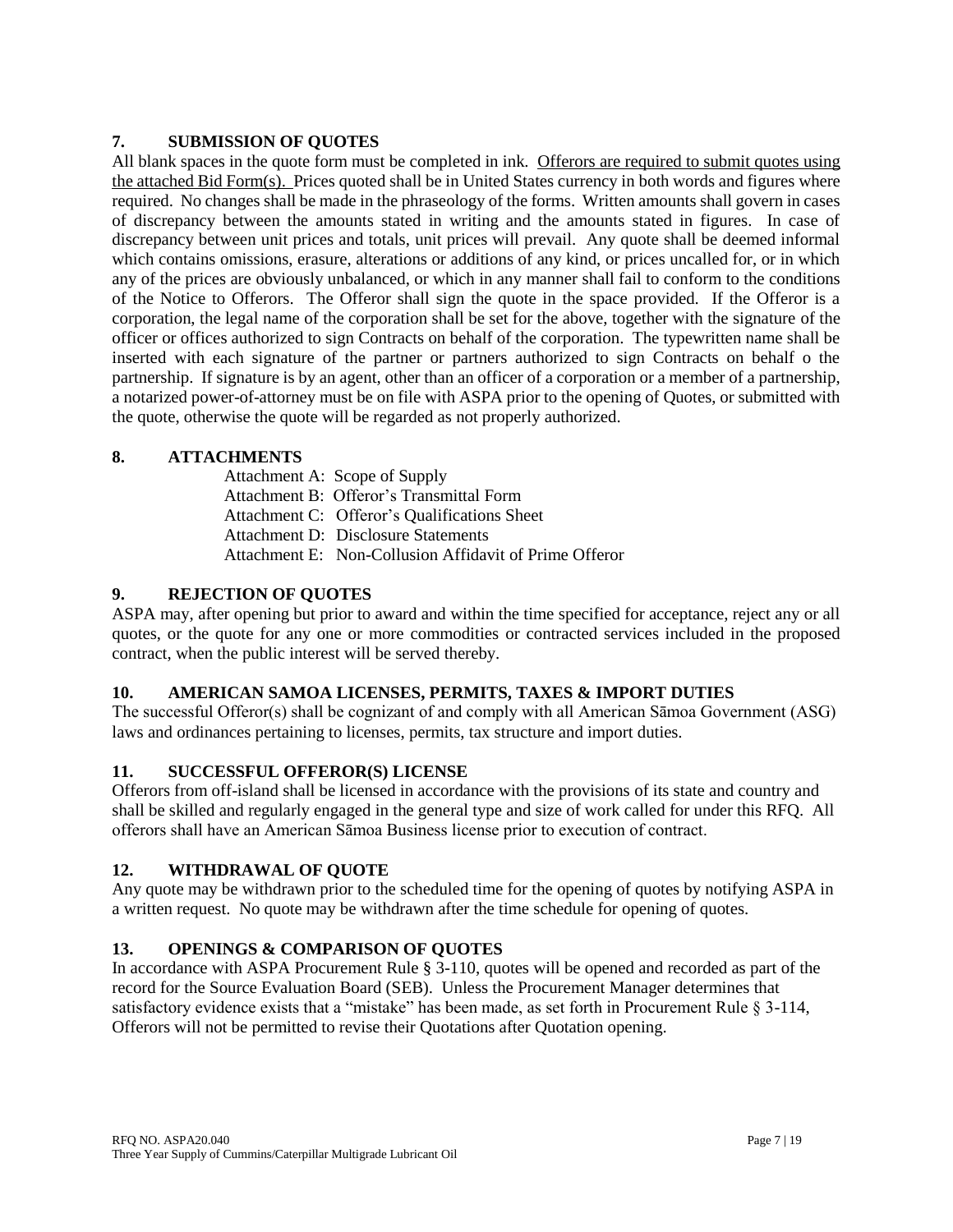## **14. EVALUATION CRITERIA**

These criteria will be used by the SEB to evaluate quotes:

| $0-40$ points       | <b>Product Price</b>                                           |
|---------------------|----------------------------------------------------------------|
| $\vert$ 0-20 points | Suitable for use on Cummins QSK95 and Caterpillar 3516 engines |
| 60 points           | Total (best possible score)                                    |

ASPA reserves the right to award by item, groups of items, sections or total quote, whichever is in the best interest of ASPA. ASPA may reject any quote, in whole or in part, or reject all quotes if it determines that the lowest quote exceeds the funds available for purchase, or if the lowest quotes is considered in excess of current reasonable market prices.

### **15. PAYMENT**

Net 30 days. No prepayment.

ASPA will not pay any penalties or late fees.

### **16. BILL OF SALE**

Successful Offeror(s) shall render Bill(s) of Sale for each item delivered under this solicitation. Failure to comply with this requirement will result in rejection of delivery. The Bill(s) of Sale must accompany the items delivered but will not be considered as an invoice for payment. Supplier shall bill ASPA in accordance with billing instructions as indicated on the Purchase Order.

### **17. MANUFACTURER'S CERTIFICATE**

Successful Offeror(s) are required, upon delivery of any item under this solicitation, to furnish a certificate from the manufacturer indicating the goods meets the specifications. Failure to comply with this request will result in rejection of delivery.

### **18. TIED QUOTES**

If one or more offerors quote the same unit price or total amount, whether in whole or in part, the Acting Procurement Supervisor shall have the authority to award the quote to any one of the offerors based on scoring on other criteria, or by drawing lots in public, at ASPA's sole discretion. The Acting Procurement Supervisor also has the authority to reject all such quotes.

### **19. BRAND NAMES**

Any reference in the solicitation to a manufacturer's brand name or number is due solely to ASPA's lack of a satisfactory specification for the commodity's description. Such reference is intended to be descriptive, but not restrict, and is intended to be included for the sole purpose of indicating to prospective offerors a description of the article or services that will be satisfactory. Quotes on comparable items will be considered, provided the offeror clearly states in its quote the exact item it is offering and how it differs from ASPA's specification and/or description.

### **20. INSPECTION**

All supplies, materials, equipment, or services delivered under the Purchase Order shall be subjected to the inspection and/or test conducted by ASPA at destination. If in any case the supplies, materials, equipment or services are found to be defective in material, workmanship, performance, or otherwise do not conform to the specifications, then ASPA shall have the right to reject the items or require they be corrected at no additional cost to ASPA. The number of days required for correction will be determined by ASPA.

### **21. SELLER'S INVOICE(S)**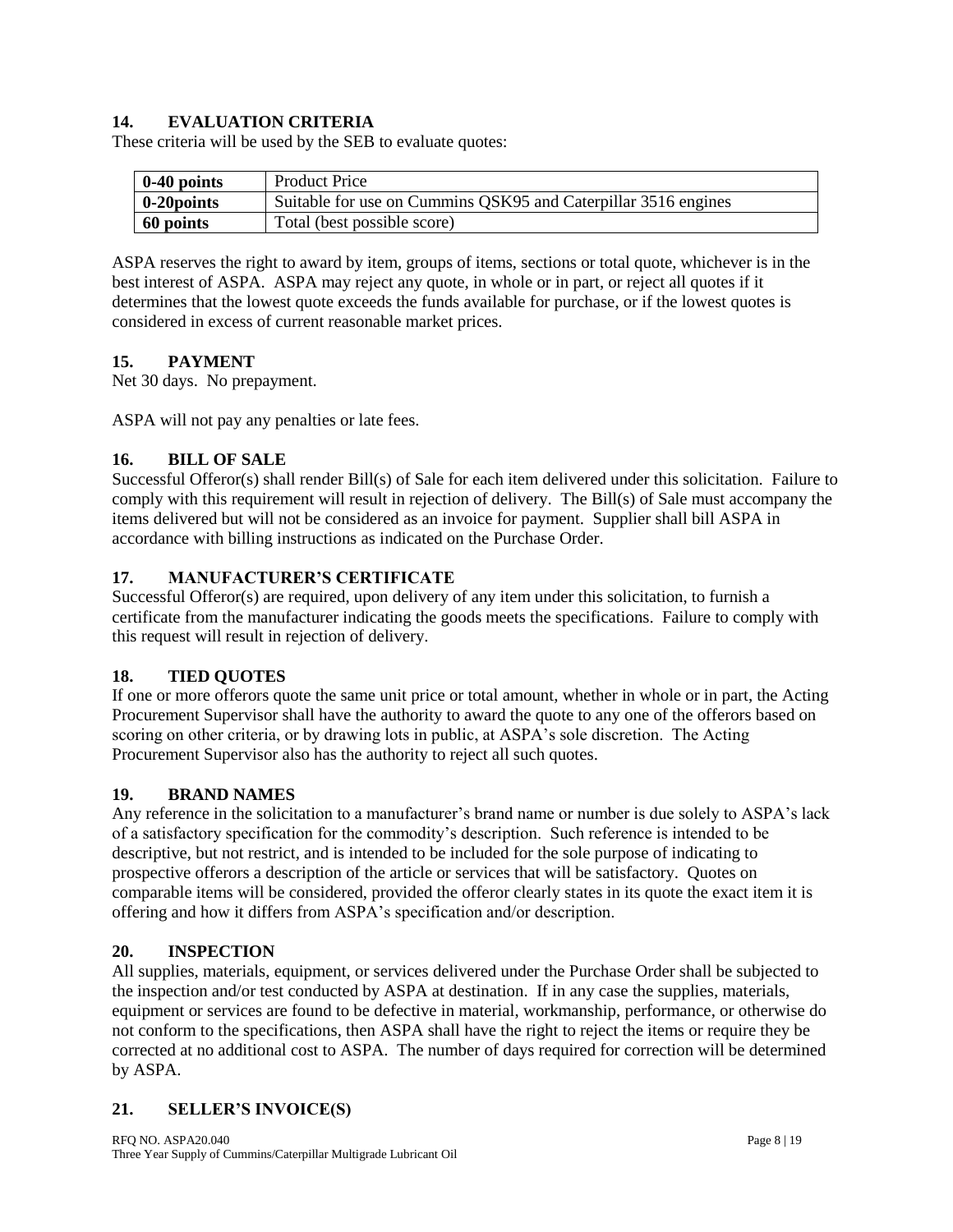Invoices shall be prepared and submitted (one copy shall be marked "original") unless otherwise specified. Invoices shall be "certified true and correct" and shall contain the following information:

- Purchase Order Number
- Item Numbers
- Description of supplies or services
- Sizes
- Quantities
- Unit Prices
- Shipping & Handling Insurance
- Extended total
- Other Non-product costs associated with the order

Bill of Lading number and weight of shipment will be shown for shipments made on government bill of ladings.

## **22. JUSTIFICATION OF DELAY**

If the Offeror is not able to meet the specified pick-up and/or delivery date, it is required to notify the Warehouse Manager of such delay. Notification shall be in writing and shall be received by the Warehouse Manager at least twenty-four (24) hours before the specified delivery date. Notification of delay shall include an explanation of the causes of the reason for the delay including statement(s) from supplier or shipping company causing the delay. ASPA reserves the right to reject delay justification if, in the opinion of the Warehouse Manager such justification is not adequate.

### **23. BASIS OF AWARD**

A Source Evaluation Board (SEB) will evaluate quotes. The Executive Director, based on recommendations by the Procurement Manager, shall approve SEB members. Submission of a quote shall constitute a waiver of any challenge or dispute of SEB members, as well as the choice of methodology set forth on the SEB score sheets. The award will be made by ASPA in accordance with the evaluation criteria set forth on the SEB score sheets. The award will be made by ASPA in accordance with the evaluation criteria set forth herein and with ASPA's procurement rules. A determination shall be made by the SEB of those responsible offeror(s) whose quote(s) are determined to have a reasonable chance of being selected for award. These discussions shall only be conducted for obtaining clarification from the offeror(s) on its quote(s) to ensure full understanding of and responsiveness to the RFQ requirements. Discussions shall be conducted individually with each offeror and care shall be exercised to ensure that no information derived from competing quotes is disclosed. All offerors with whom discussion are conducted shall be accorded an opportunity to revise their quotes in response to specific quotes will be evaluated by a Source Evaluation Board (SEB).

Award is made to the lowest *responsive, responsible* Offeror providing the best value to the American Samoa Power Authority. The results of the SEB will be documented, and a written recommendation by the SEB will be sent to the Procurement Manager. The Procurement Manager, upon receiving the SEB's recommendation, shall forward to the Executive Director and/or to the Board of Directors for final approval. ASPA reserves the right to make the award to the offeror(s) that submit a quote which meets the requirements set forth herein and is in the best interest of ASPA after taking into consideration the aforementioned factors. ASPA reserves the right to select portions of a quote, or to reject any and all quotes.

## **25. COMPLIANCE WITH LAWS**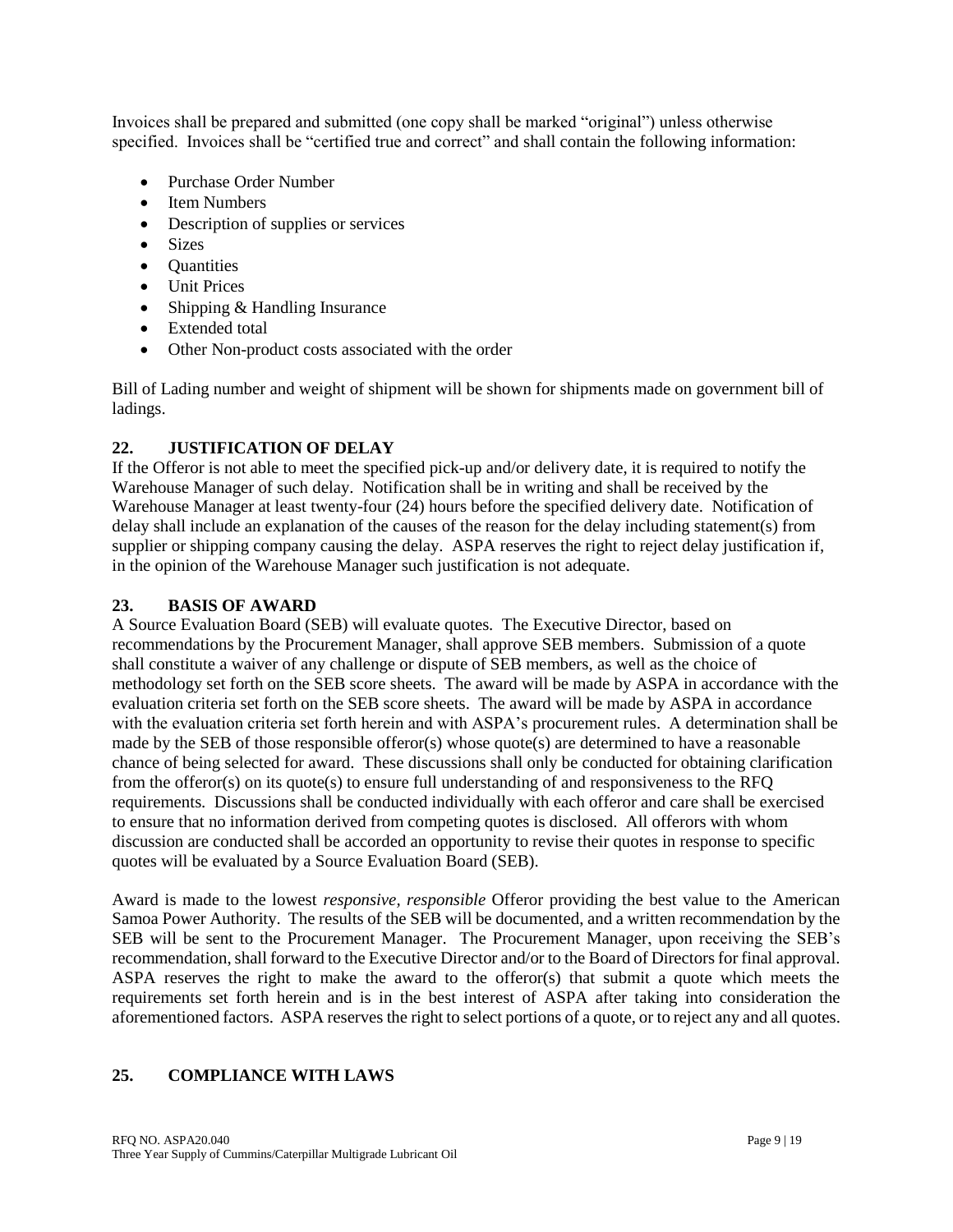Offerors who are awarded a contract under this solicitation shall comply with the applicable standards, provisions and stipulations of all pertinent Federal and/or local laws, rules and regulations relative to the performance of this contract and the furnishing of goods.

## **26. OFFEROR'S QUALIFICATION DATA**

It is the intention of ASPA to award a contract only to the Contractor who is able to furnish satisfactory evidence that it has the requisite experience and ability and that it has sufficient capital, facilities and plant to enable it to perform the work successfully and promptly and to complete it within the term set forth in the contract. Each Offeror shall submit as part of the total Quotation package, the following information:

- 1. Name of organization;
- 2. Address and phone number of home office, principal place of business and locations and contact information for any branch offices;
- 3. Type of business structure, e.g., corporation, partnership, joint venture, proprietorship;
- 4. Place of organization or state of incorporation;
- 5. Names and addresses for all owners for businesses other than corporations;

*For corporations,* list the names and addresses of directors, officers and stockholders with twenty percent (20%) ownership interest or greater;

Places, including individual states and territories of the United States, where registered as a foreign corporation;

- 1. Name of awarding agency or owner for which work was performed;
- 2. Dates of performance;
- 3. Whether performance was completed within the specified time under the contract and, if not, why; and
- 4. The names and addresses of three references, at least one of which should be a bank or other lending institution, governmental agency or bonding company.

All Quotation prices are to include delivery to the place designated by ASPA which shall be CIF Pago Pago. No charges for delivery, parcel post, packing, cartage, insurance, license fees, or for any other purpose will be paid by ASPA.

# **27. DELIVERY AND REMEDIES FOR DEFAULT**

All items covered by this contract shall be subject to inspection and acceptance at destination. Any material found to be damaged, as well as broken seals on packages or unmarked packages shall be removed and replaced by the Contractor at no cost to ASPA.

All bid prices are to include delivery to the place designated by ASPA which shall be the American Sāmoa Power Authority compound in Tafuna. No charges for delivery, parcel post, packing, cartage, insurance, license fees, or for any other purpose will be paid by ASPA. All bid prices are to be CIF Pago Pago.

In the event any item furnished by the Contractor in performance of the contract should fail to comply with the specifications established as a basis for award of the Invitation, ASPA may reject the same, and it shall thereupon become the duty of the Contractor to reclaim and remove the same forthwith without expense to ASPA, and immediately to replace all such rejected items with others conforming to said specifications; provided that should the Contractor fail, neglect or refuse to do so, ASPA shall thereupon have the right to purchase in the open market, at the then prevailing price, a corresponding quantity of any such items, and to deduct from any monies due or that may thereafter become due to the Contractor the difference between the price named in the contract and the actual cost thereof to ASPA. In addition and without limiting any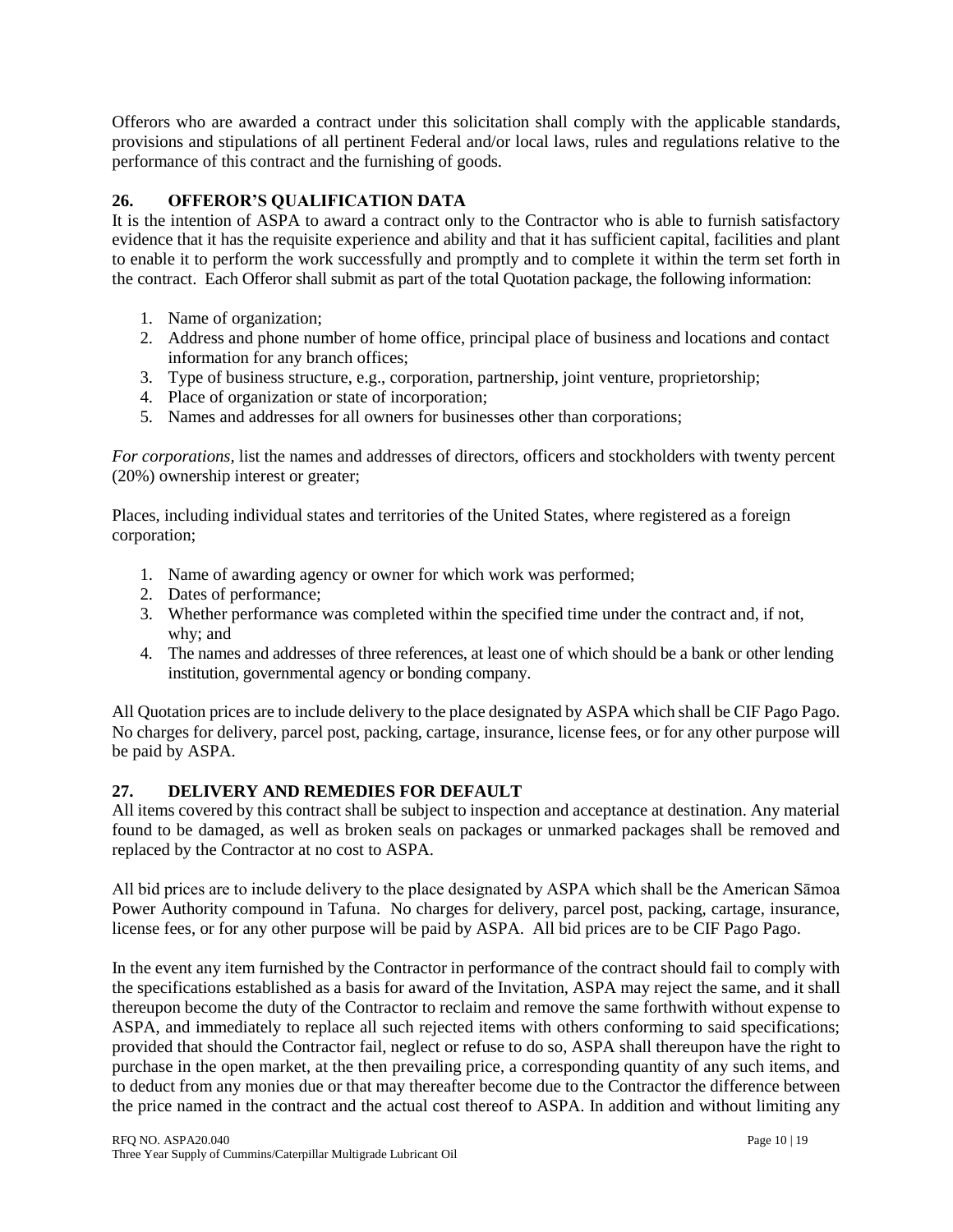other remedies available to ASPA, the Contractor shall be liable for all losses, costs and expenses incurred by ASPA.

Acceptance of items at destination shall not relieve the Contractor from the obligation to correct any incomplete, inaccurate, or defective deliveries in accordance with these General Conditions. The time of delivery as set forth herein is an integral part of this Invitation and resulting contract. If Contractor fails to make delivery within the time established and agreed upon by both parties, ASPA may, at its option, declare the Contractor to be in default, and his Quotations and resulting contract to be null and void or ASPA shall charge the Contractor a fee of \$100 per day until the default has been remedied.

Contractors shall be excused from performing hereunder during the time and to the extent that they are prevented from obtaining, delivering, or performing in the customary way because of fire, strike, acts of God, partial or total interruption, providing it is satisfactorily established that the non-performance is not due to fault or negligence of the party not performing.

Offeror shall indicate in its Quotation the lead time for delivering.

ASPA shall be notified by the vendor if the product ordered cannot be delivered within the time period to give ASPA the opportunity to secure product elsewhere.

ASPA reserves the right to purchase products on open market if vendor cannot supply products within time specified in this contract.

## **28. PRODUCT GUARANTEE**

Products sold under the contract must be guaranteed by the vendor.

Orders not filled and partials shall be indicated on the packing list. Vendor shall inform the Warehouse Manager of anticipated date for unfilled and partial orders.

## **29. RETURN POLICY**

Products can be returned for full credit within 30 days from the date of purchase. If an item is received damaged or defective, the vendor will replace the item at no charge. Should ASPA encounter a warranty/return issue, the product will be returned to the vendor for full credit or a replacement.

### **30. SPECIFICATIONS**

All specifications included as a part of this Invitation are designed to set forth the level of quality and performance desired by ASPA, and is intended to be descriptive, not restrictive. Whenever any article, material, or equipment is described by use of a product or brand name, or by using the name of a manufacturer or vendor, the use of same is for informative purposes only, and the term "or equal" if not inserted, is implied.

Offerors may submit alternate offers on items they deem to be equal or superior in quality and performance to the specifications set forth. However, such offers must designate the manufacturer, brand or trade name, and model number of the items offered, and be accompanied by descriptive material in the form of literature, catalog cuts and specifications fully describing the items proposed, and detailing any deviations from the specification established by ASPA. Failure to provide this information will be at Offeror's risk and may be cause for rejection of the items offered.

ASPA reserves the right to require such additional information, submittals, samples and, if practicable, demonstration of items offered as may be necessary to allow a full and complete evaluation of all Quotations. Samples and/or demonstrations will be supplied promptly and free of charge to ASPA. Failure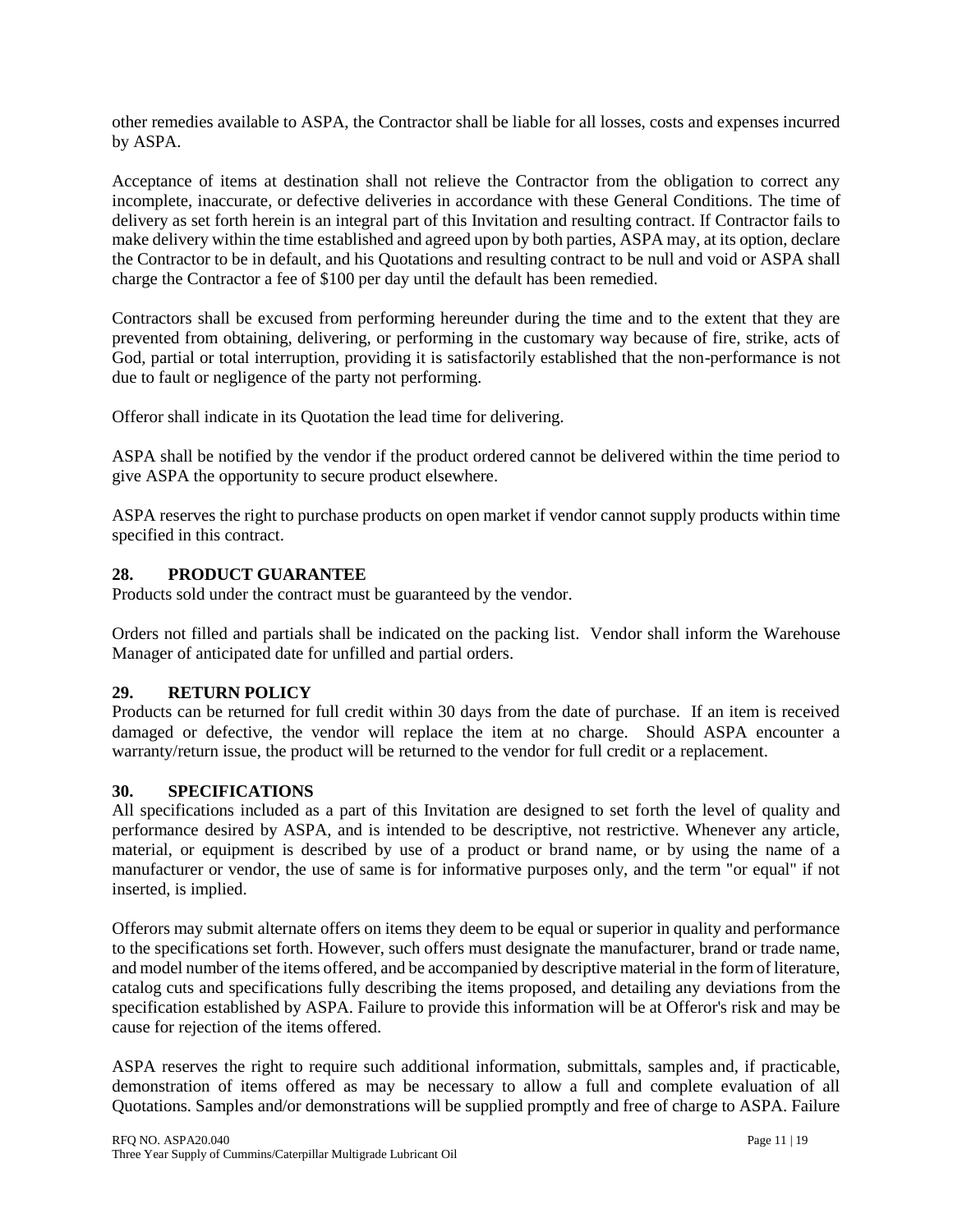to provide samples within a set of business days agreed upon by both parties may be grounds for Quotation rejection. Samples will upon request, and if not destroyed by testing, be returned at the Offeror's expense.

The responsibility to determine the equivalence of quality and performance of any item offered to the specifications established for this Invitation rests solely with ASPA and its decision shall be final.

The successful offeror will be required to provide submittals upon Notification of Award.

## **31. INDEMNIFICATION**

Contractor agrees to investigate, defend and hold ASPA harmless from and against any and all loss, damage, liability, claims, demands, detriments, cost, charges and expense (including attorney's fees), and causes of action of whatsoever character which ASPA may incur, sustain or be subjected to, arising out of or in any way connected to the services to be performed by Contractor or subcontractor under this Contract and arising from any cause, except the sole negligence of ASPA.

## **32. AWARD, CANCELLATION, AND REJECTION**

Contract award shall be made to the responsible Offeror submitting the lowest responsive Quotation. No other factors or criteria, unless otherwise stated, shall be used in the evaluation.

ASPA reserves the right to waive any minor irregularities in the Quotation received. The Procurement Manager shall have the authority to award, cancel, or reject Quotations, in whole or in part for any one or more items if she determines it is in the best public interest. It is the policy of ASPA to award contracts to qualified Offerors. ASPA reserves the right to increase or decrease the quantity of the items for award and make additional awards for the same type items based on the quotation prices for a period of thirty (30) days after the original award.

## **33. MULTIPLE QUOTATIONS – COLLUSION**

If more than one Quotation is submitted by any one party or in the name of its clerk, partner or other person; all Quotations submitted by said party may be rejected by ASPA. This shall not prevent an Offeror from submitting alternate Quotations when called for. A party who has proposed prices on materials is not thereby disqualified from quoting prices to other Offerors or from submitting a Quotation directly to ASPA.

If ASPA believes that collusion exists among any Offerors, none of the participants in such collusion shall be considered. Quotations in which the contract prices are unbalanced or unrealistic may be rejected at ASPA's sole discretion.

## **34. ASSIGNMENT**

The Contractor's obligation and duties under this contract shall not be assigned in whole or in part by the Contractor without the prior written approval of ASPA.

### **35. CONTINGENT FEES**

The Offeror represents that it has not retained a person to solicit or secure an ASPA contract upon an agreement or understanding for a commission, percentage, brokerage, or contingent fee; except for retention or bona fide employees or bona fide established commercial selling agencies for the purpose of securing business.

## **36. WITHDRAWAL OF QUOATION**

Any Quotation may be withdrawn prior to the scheduled time for the opening of Quotations by notifying ASPA in a written request. No Quotation may be withdrawn after the time schedule for opening of Quotations.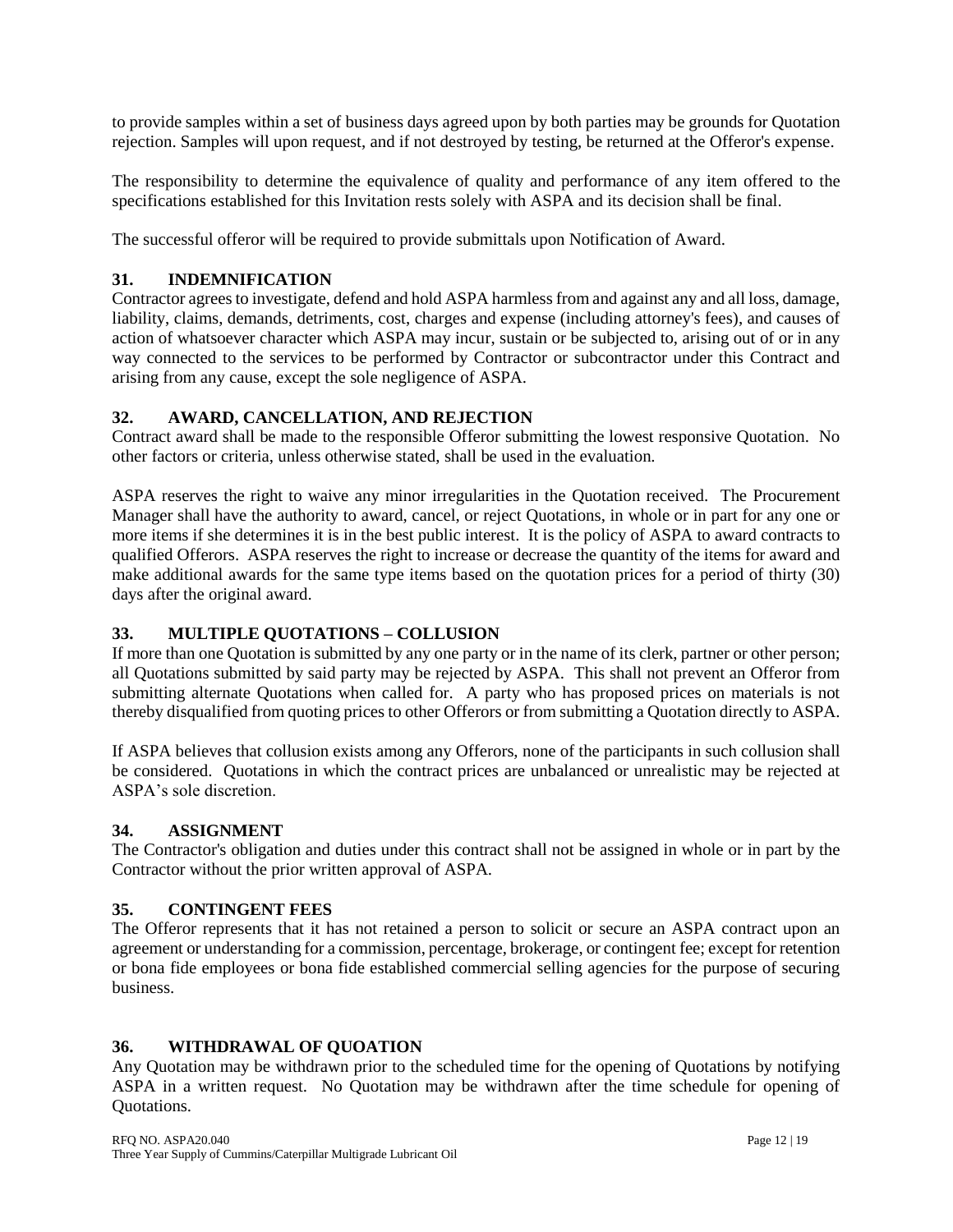## **37. EXECUTION OF CONTRACT**

The Contractor shall, after receiving the Notice of Award, sign a contract within ten (10) days and deliver to ASPA the contract, together with all any requirements included in this Quotation document.

### **38. RFQ CONDITIONS**

This RFQ does not commit ASPA to award a contract or to pay any cost incurred in the preparation of a Quotation. The American Samoa Power Authority reserves the right to:

- Reject any Offeror for being non-responsive to Quotation requirements contained in this RFQ or for being non-responsible;
- Reject all Quotations and reissue an amended RFQ;
- Negotiate a contract with the Offeror selected for award; and
- Waive any non-material violations of rules contained in this RFQ.

ASPA reserves the right to issue any addendum to this RFQ. Offerors shall send ASPA a signed form confirming receipt of any addendum, and shall submit supporting/additional information as required by any addendum. In the event that an Offeror fails to acknowledge receipt of any such addendum in the space provided, such Offeror's Quotation shall be considered irregular and will be accepted by ASPA only if it is in ASPA's best interest, as determined by ASPA in its sole discretion. In the event that addenda are not received until after the Offeror has submitted its Quotation, a supplementary Quotation may be submitted revising the original Quotation. Such supplementary Quotations must be received by ASPA prior to the closing date and time.

### **39. PRICES**

*All prices Quotation shall be firm and not subject to increase if accepted during the acceptance period*. Quotations containing an "escalation clause" will not be considered unless specifically authorized by ASPA in the Request for Quotes.

For each item Quotation, a unit price and a total for the quantity must be stated. The unit price shall always control.

All prices shall be CIF (Cost, Insurance and Freight) destination (Pago Pago). The seller is permitted to transport the goods to the American Samoa Power Authority at his own expense and risk.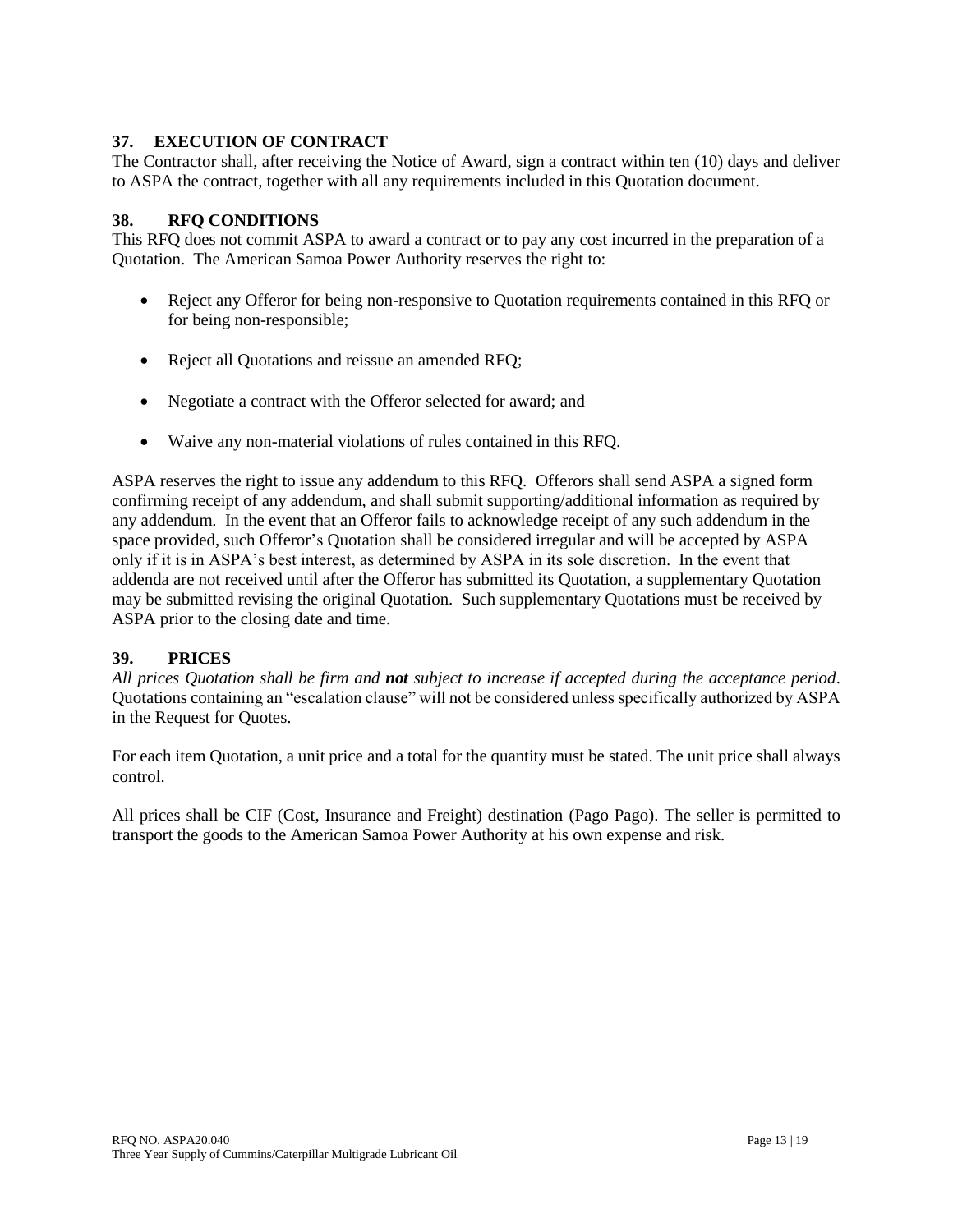# **ATTACHMENT A SCOPE OF SUPPLY**

Three year supply of lubricant oil

- 1. Provide price OFFER(s) for one or more of the lubricant oils listed below CIF Pago Pago, American Sāmoa
- 2. The price offers shall be the selling price CIF per gallon. Example \$5.55 per gallon
- 3. The price offer shall be for the bulk supply of Lubricant oil shipped in 5,000 gallon or thereabout flexi-bag containers
- 4. Offerors shall offer a fixed price for 36-months
- 5. ASPA will be responsible for the Excise Tax and transportation of the lube oil flexi-bag containers from the wharf to the power plant in American Sāmoa
- 6. First order Two (2) flexi-bag containers or 10,000 gallons, followed by one container every other month thereafter
- 7. The Lube Oil selected through this RFQ shall be used on ASPA's Cummins/CAT engines. These engines will burn only ULSD diesel fuel, containing less than 15ppm sulfur.
- 8. ASPA currently utilizes Shell Rimula R4 X 15W-40. Offeror may quote the same oil, equivalent or better.

# **Specifications and Approvals**

- API: CI-4, CH-4, CG-4, CF-4
- API: CF, SL
- ACEA: E7, E5, E3
- Global: DHD-1
- Caterpillar: ECF-2, ECF-1-A
- Cummins: CES 20078, 77,76, 75, 72, 71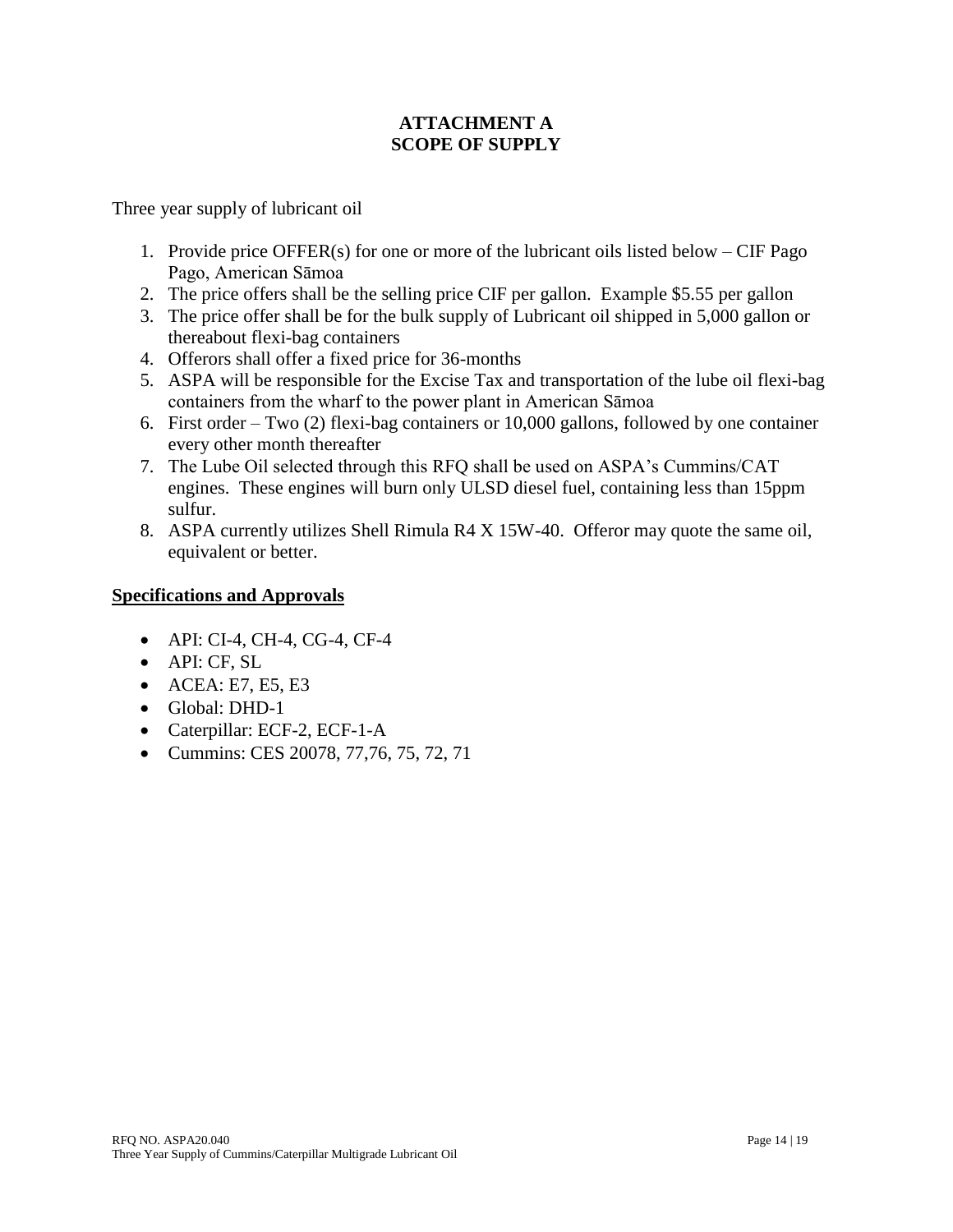# **ATTACHMENT B**

## **OFFEROR'S TRANSMITTAL FORM**

Date:

AMERICAN SAMOA POWER AUTHORITY American Samoa Government

To Whom It May Concern:

The undersigned (hereafter called an Offeror), (Corporation, Partnership or Individual) hereby proposes and agrees to furnish all the necessary information pertaining to:

#### **RFQ NO.ASPA20.040** PROJECT NAME: **Three (3) Year Supply of Cummins/Caterpillar Multigrade Lubricant Oil**

In accordance with the Materials Specification (Attachment B), General Terms and Conditions, the Project Specifications, Approved Design and Construction Plans, and other procurement requirements specified in this document for the prices stated in the itemized Quotation form(s) attached hereto, plus any and all sums to be added and/or deducted resulting from all extra and/or omitted work in accordance with the unit and/or lump sum prices stated in the itemized Quotation form attached hereto.

The undersigned has read and understands the Quotation requirements, and is familiar with and knowledgeable of the local conditions at the island-wide location(s) where the work is to be performed. The Offeror has read the RFQ Instructions and General Terms and Conditions attached to ascertain that all of the requirements (see boxes) of the Quotation are submitted in the Quotation envelope, with an original, one PDF electronic copy, and five (5) hard copies, at the date and time for Quotation opening. (See Page 6 of this document, "SPECIAL NOTICE TO PROSPECTIVE OFFERORS" to verify that all submittal requirement boxes have been checked).

Signed Seal

Date:

\_\_\_\_\_\_\_\_\_\_\_\_\_\_\_\_\_\_\_\_\_\_\_\_\_\_\_\_\_\_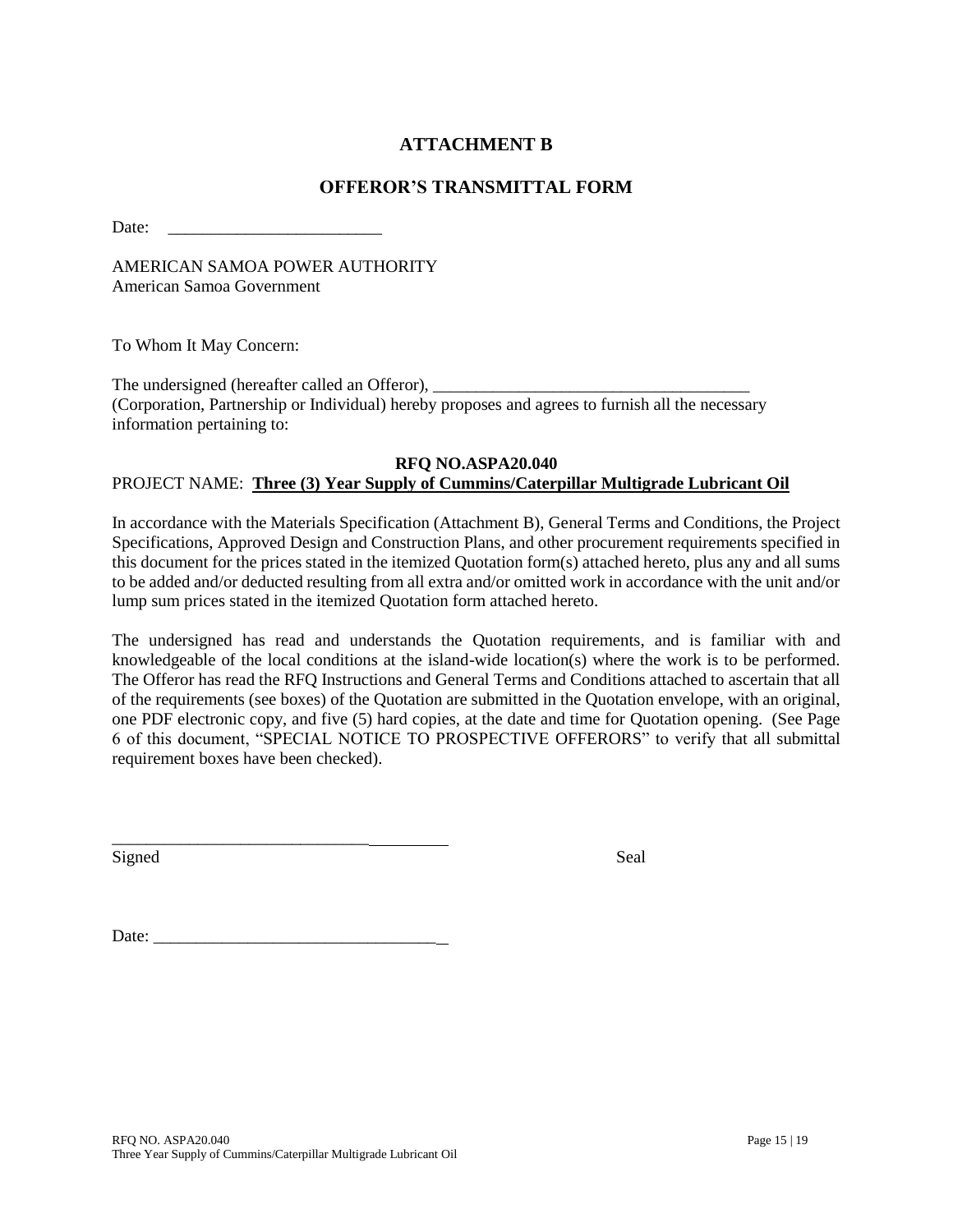### **ATTACHMENT C**

### **OFFEROR'S QUALIFICATIONS SHEET**

(Please Print or Type and Complete All Sections. An incomplete section will be considered nonresponsive. Use additional sheets if necessary.)

| 1. | Name of Offeror <u>example and the set of the set of the set of the set of the set of the set of the set of the set of the set of the set of the set of the set of the set of the set of the set of the set of the set of the se</u>                                                                                                                                                                                                                                                                                  |  |  |
|----|-----------------------------------------------------------------------------------------------------------------------------------------------------------------------------------------------------------------------------------------------------------------------------------------------------------------------------------------------------------------------------------------------------------------------------------------------------------------------------------------------------------------------|--|--|
| 2. |                                                                                                                                                                                                                                                                                                                                                                                                                                                                                                                       |  |  |
| 3. | <b>Business Address/e-mail</b>                                                                                                                                                                                                                                                                                                                                                                                                                                                                                        |  |  |
| 4. | Telephone, Fax and Official Contact Person                                                                                                                                                                                                                                                                                                                                                                                                                                                                            |  |  |
| 5. | Type of Business Structure (Please check)                                                                                                                                                                                                                                                                                                                                                                                                                                                                             |  |  |
|    | Corporation _______ Partnership _____<br>Joint Venture                                                                                                                                                                                                                                                                                                                                                                                                                                                                |  |  |
|    | Proprietorship                                                                                                                                                                                                                                                                                                                                                                                                                                                                                                        |  |  |
|    | NOTE: Corporations must complete the recordation of their Articles of Incorporation, which is<br>evidenced by the Certificate of Incorporation issued by the Treasurer of the American Samoa<br>Government. Copies of partnership agreements and articles of incorporation should be submitted<br>to the Revenue Branch along with this application form and relevant documents. Aliens cannot<br>operate sole ownership enterprises, and partnerships with aliens are subject to review by the<br>Immigration Board. |  |  |
| 6. | Number of years the Offeror has been engaged in its current company business under the present                                                                                                                                                                                                                                                                                                                                                                                                                        |  |  |
| 7. | Type of work generally performed by Offeror                                                                                                                                                                                                                                                                                                                                                                                                                                                                           |  |  |
|    |                                                                                                                                                                                                                                                                                                                                                                                                                                                                                                                       |  |  |

8. List all major projects of a similar nature for the supply of materials for Water Pipe Projects, which have been completed by the Offeror within the last three years, the total dollar amount of each project and the owner/contact person as a reference (attach additional sheets as necessary).

| $\bullet$ | Order Name           |                     |
|-----------|----------------------|---------------------|
|           | Date Completed       | Total Order Cost \$ |
|           | Name of Owner        |                     |
|           | Owner's phone number |                     |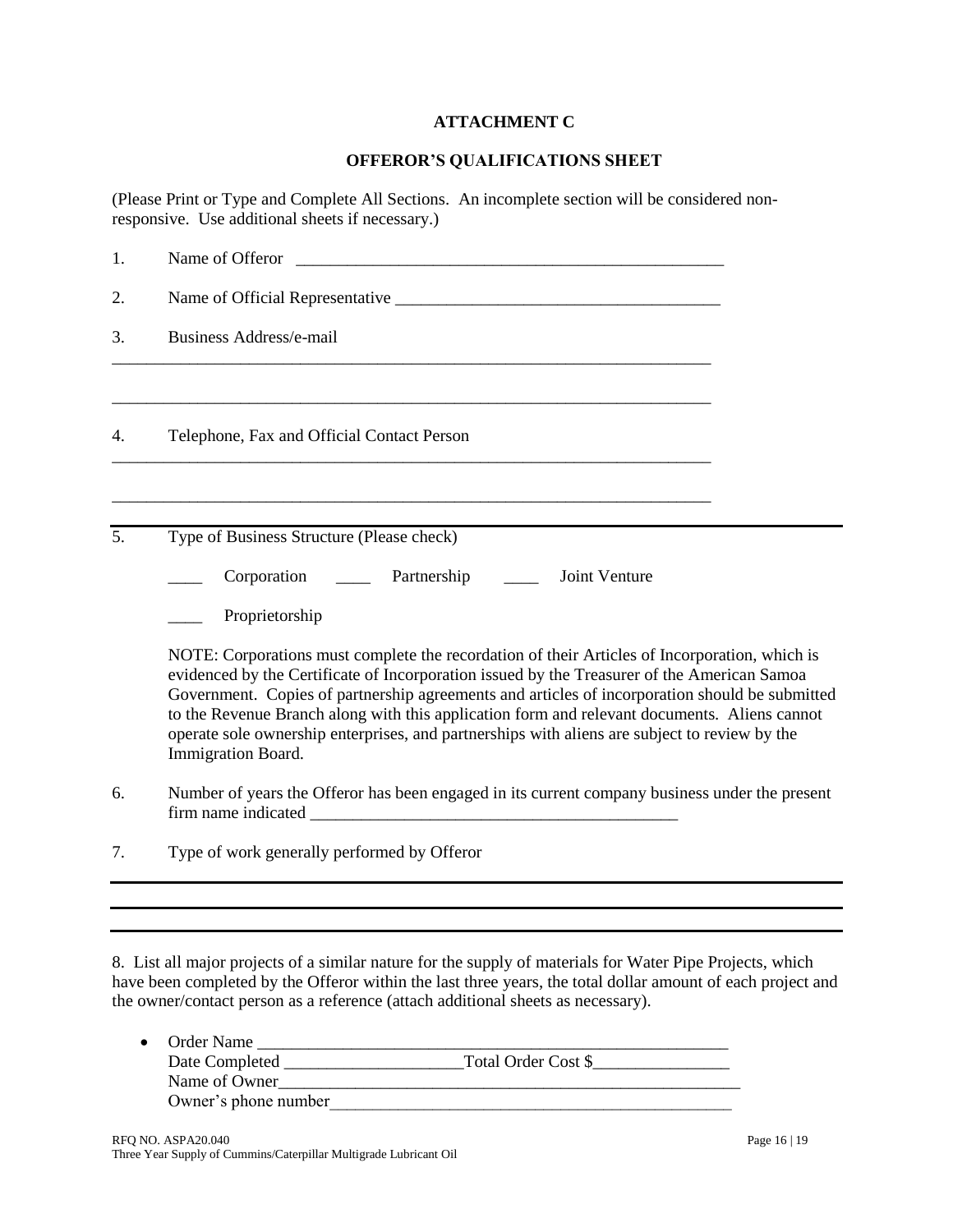- Order Name \_\_\_\_\_\_\_\_\_\_\_\_\_\_\_\_\_\_\_\_\_\_\_\_\_\_\_\_\_\_\_\_\_\_\_\_\_\_\_\_\_\_\_\_\_\_\_\_\_\_\_\_\_\_\_\_ Date Completed \_\_\_\_\_\_\_\_\_\_\_\_\_\_\_\_\_\_\_\_\_Total Order Cost \$\_\_\_\_\_\_\_\_\_\_\_\_\_\_\_\_ Name of Owner\_\_\_\_\_\_\_\_\_\_\_\_\_\_\_\_\_\_\_\_\_\_\_\_\_\_\_\_\_\_\_\_\_\_\_\_\_\_\_\_\_\_\_\_\_\_\_\_\_\_\_\_\_\_ Owner's phone number
- Order Name \_\_\_\_\_\_\_\_\_\_\_\_\_\_\_\_\_\_\_\_\_\_\_\_\_\_\_\_\_\_\_\_\_\_\_\_\_\_\_\_\_\_\_\_\_\_\_\_\_\_\_\_\_\_\_\_ Date Completed \_\_\_\_\_\_\_\_\_\_\_\_\_\_\_\_\_\_\_\_\_Total Order Cost \$\_\_\_\_\_\_\_\_\_\_\_\_\_\_\_\_ Name of Owner\_\_\_\_\_\_\_\_\_\_\_\_\_\_\_\_\_\_\_\_\_\_\_\_\_\_\_\_\_\_\_\_\_\_\_\_\_\_\_\_\_\_\_\_\_\_\_\_\_\_\_\_\_ Owner's phone number

9. Have you ever sued or been sued by any Government Agency?

10. If so, name the agency and reasons thereof

11. If so, state case settlement, if settled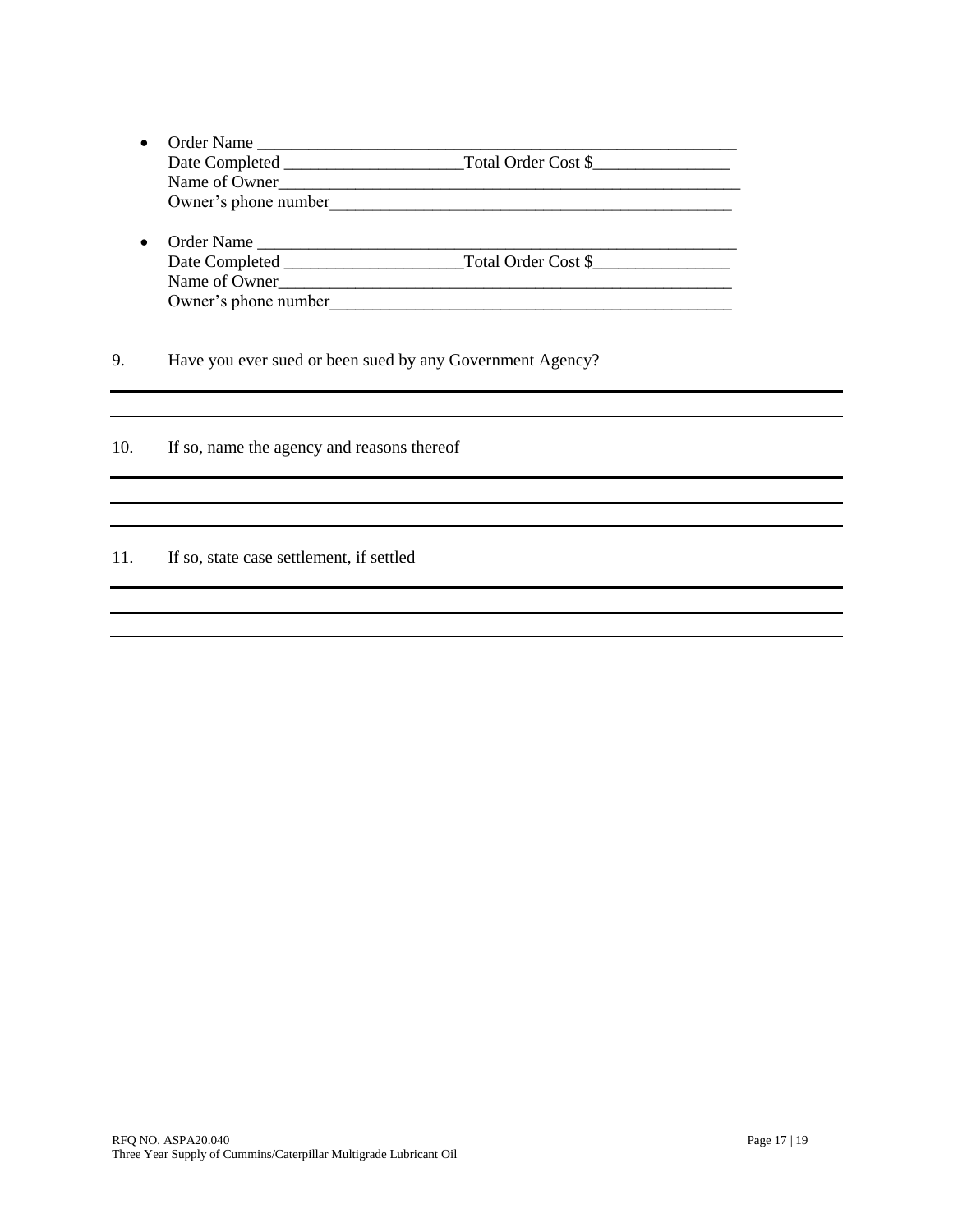## **ATTACHMENT D**

### **DISCLOSURE STATEMENTS**

|    |       | This form must be completed by all Offerors and submitted with the Quotation.                                                                                                               |                                                                                                   |
|----|-------|---------------------------------------------------------------------------------------------------------------------------------------------------------------------------------------------|---------------------------------------------------------------------------------------------------|
|    |       |                                                                                                                                                                                             |                                                                                                   |
|    |       | complete a form) of<br>submitted the attached Quotation:                                                                                                                                    | $\overline{\hspace{1cm}}$ . The Offeror that has $\overline{\hspace{1cm}}$ , the Offeror that has |
| 1. |       | (Complete one of the two following statements)<br>I have no immediate relatives (parents, children or siblings) who are currently employed<br>by the American Samoa Power Authority (ASPA). |                                                                                                   |
|    |       | (Signed)                                                                                                                                                                                    | (Title)                                                                                           |
| 2. | ASPA. | I have immediate relatives (parents, children or siblings) who are currently employed by                                                                                                    |                                                                                                   |
|    |       | Their names and positions in are as follows.                                                                                                                                                |                                                                                                   |
|    | Name  | Relationship to Offeror                                                                                                                                                                     | Position in ASPA                                                                                  |
|    |       |                                                                                                                                                                                             |                                                                                                   |
|    |       |                                                                                                                                                                                             |                                                                                                   |
|    |       |                                                                                                                                                                                             |                                                                                                   |
|    |       |                                                                                                                                                                                             |                                                                                                   |
|    |       | (Signed)<br>(Title)                                                                                                                                                                         |                                                                                                   |

Note: It is not against ASPA procurement rules for the relatives of ASPA employees to Quotation on and receive government contracts provided they disclose such relationships at the time of opening.